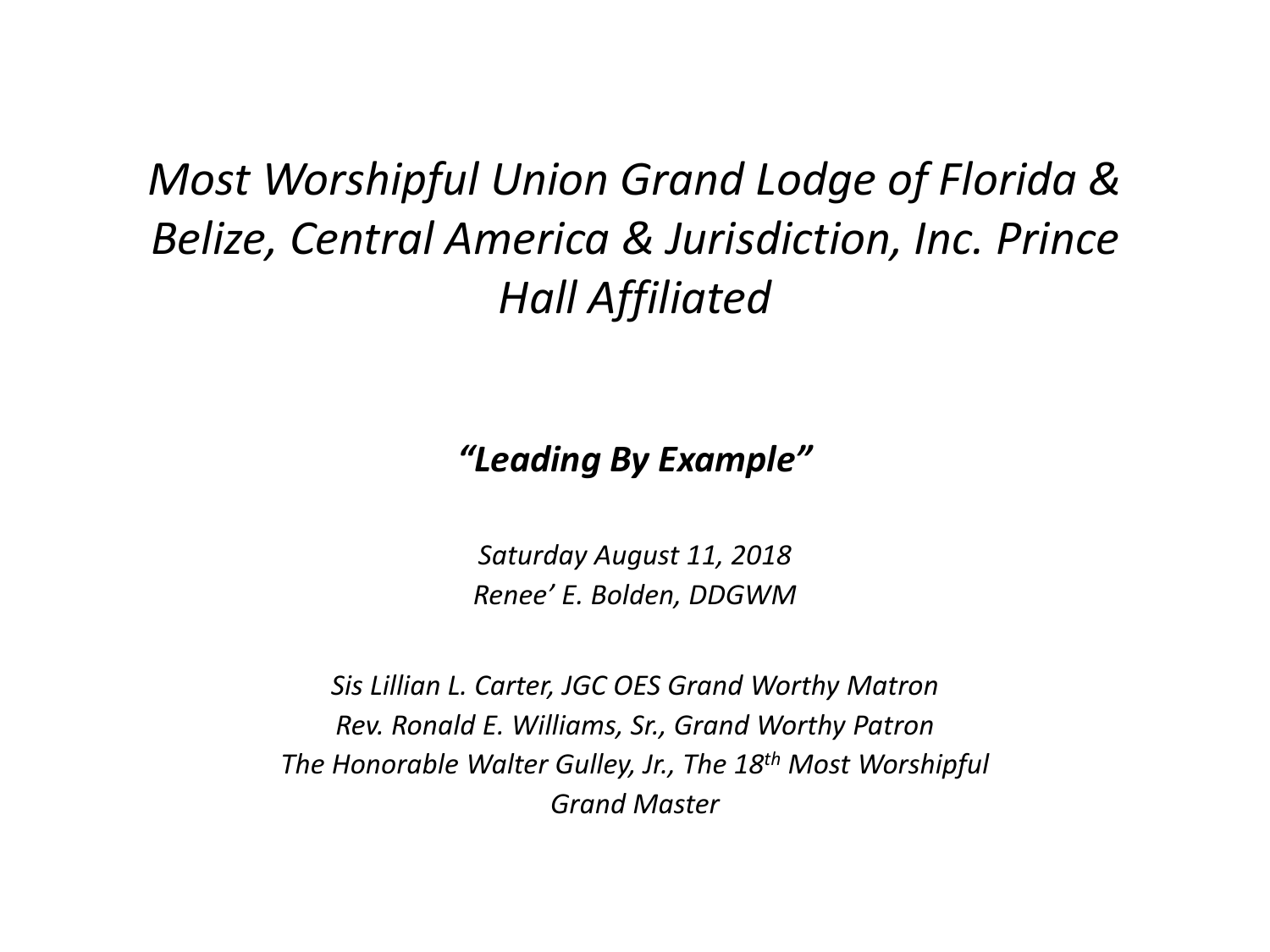#### "Leading By Example"

. Overview : Encourage leadership traits that will help to influence others, while becoming a respected leader.

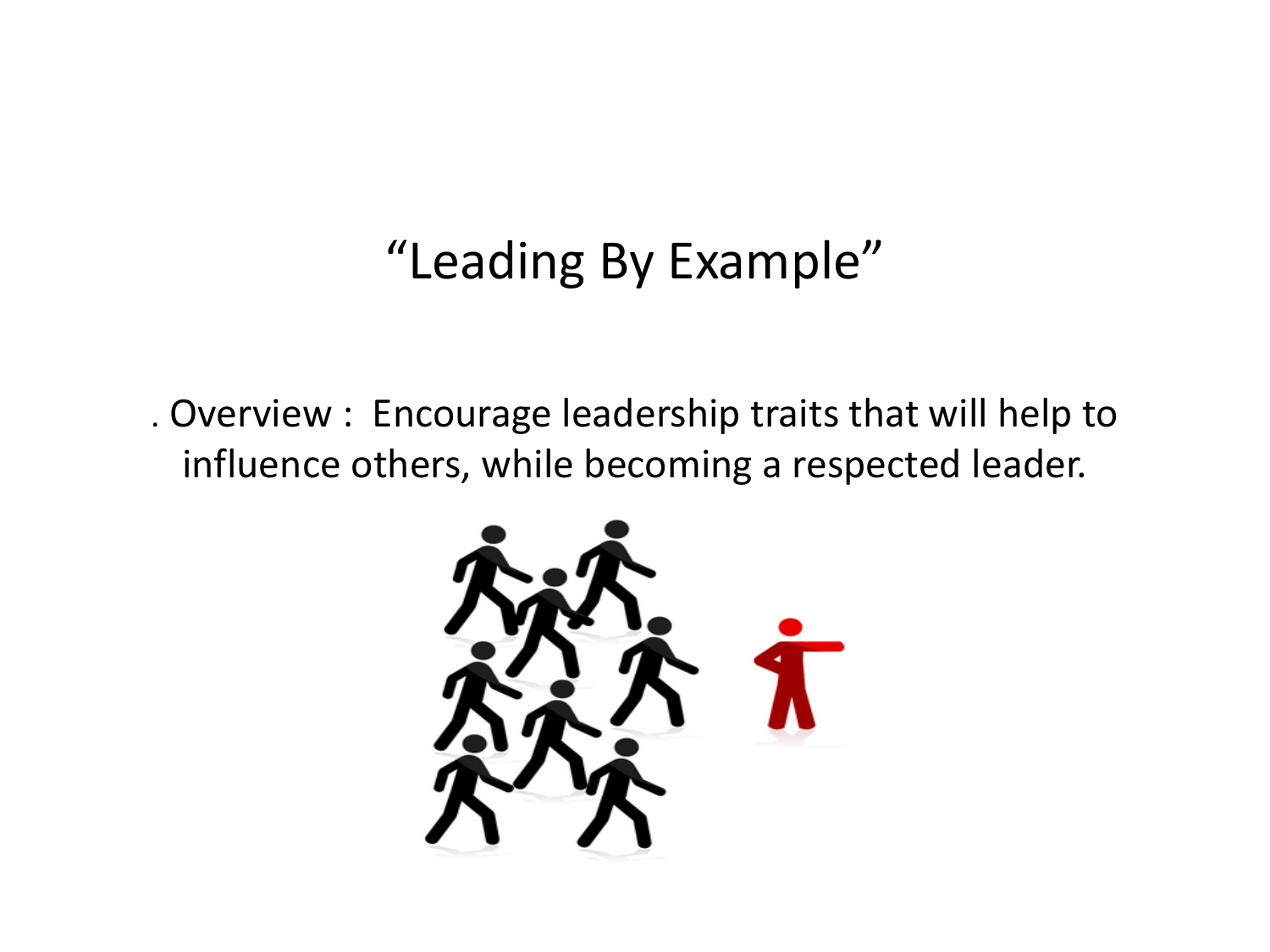#### Good Leaders must lead by Example.

### "Follow the Leader"

• Originally designed to choose the next Leader

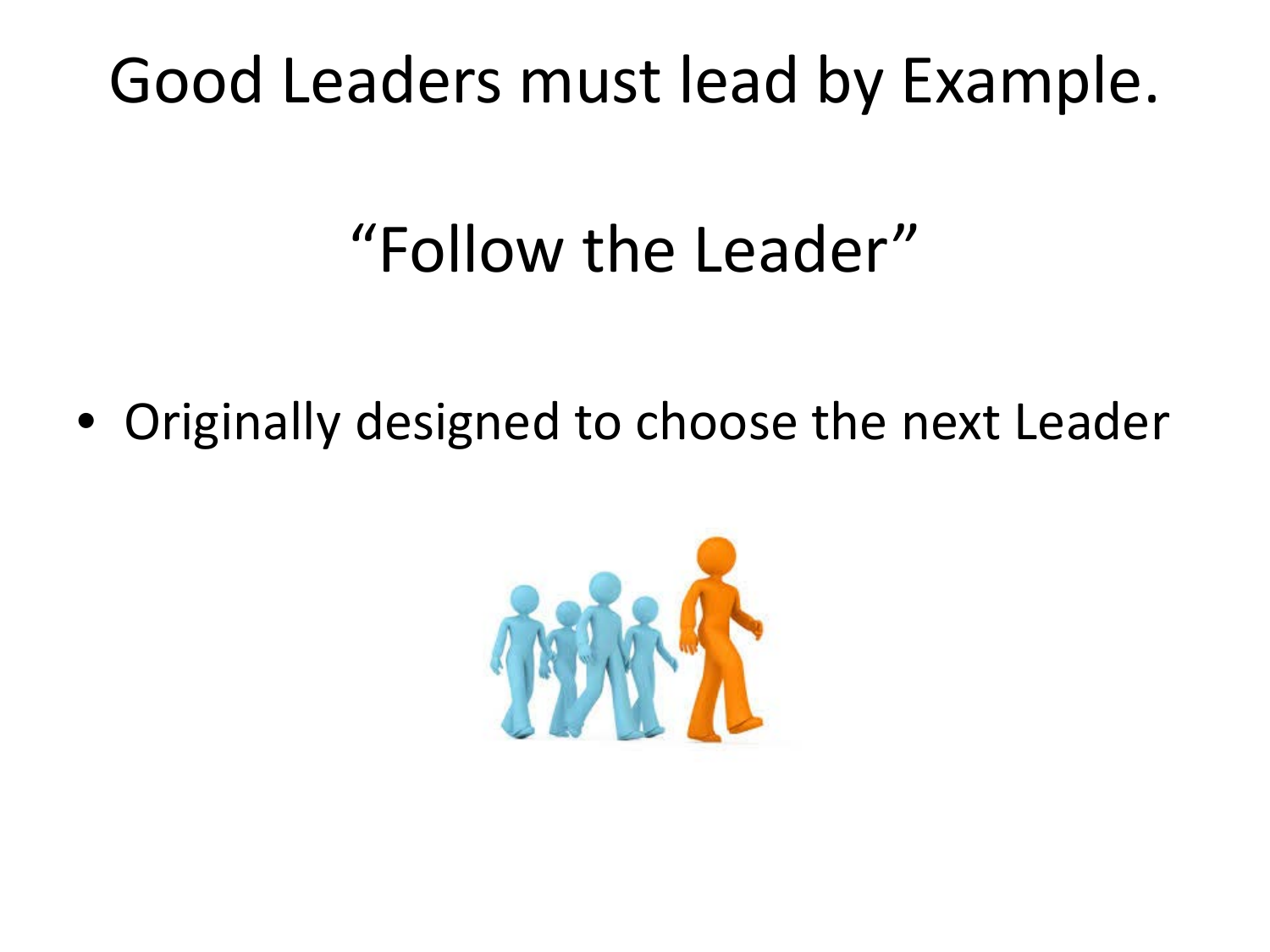What Does it take to be a respected leader?

# **L.E.A.D**

- Logic
- Empathy
- Accountability
- Diligent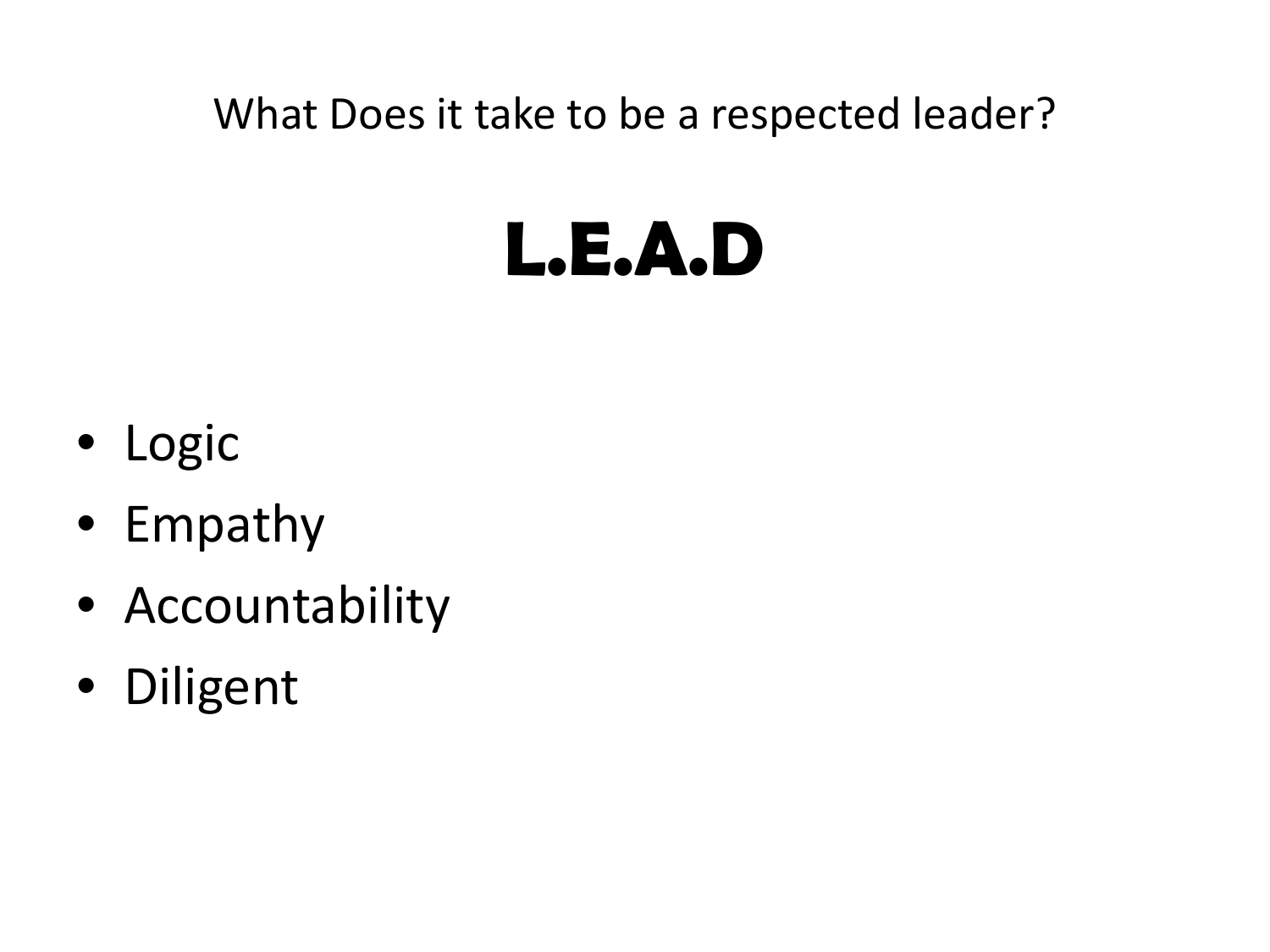## Logical Leader

- Pays attention to detail
- Gets the fact straight
- Communicates effectively
- Fast at identifying what matters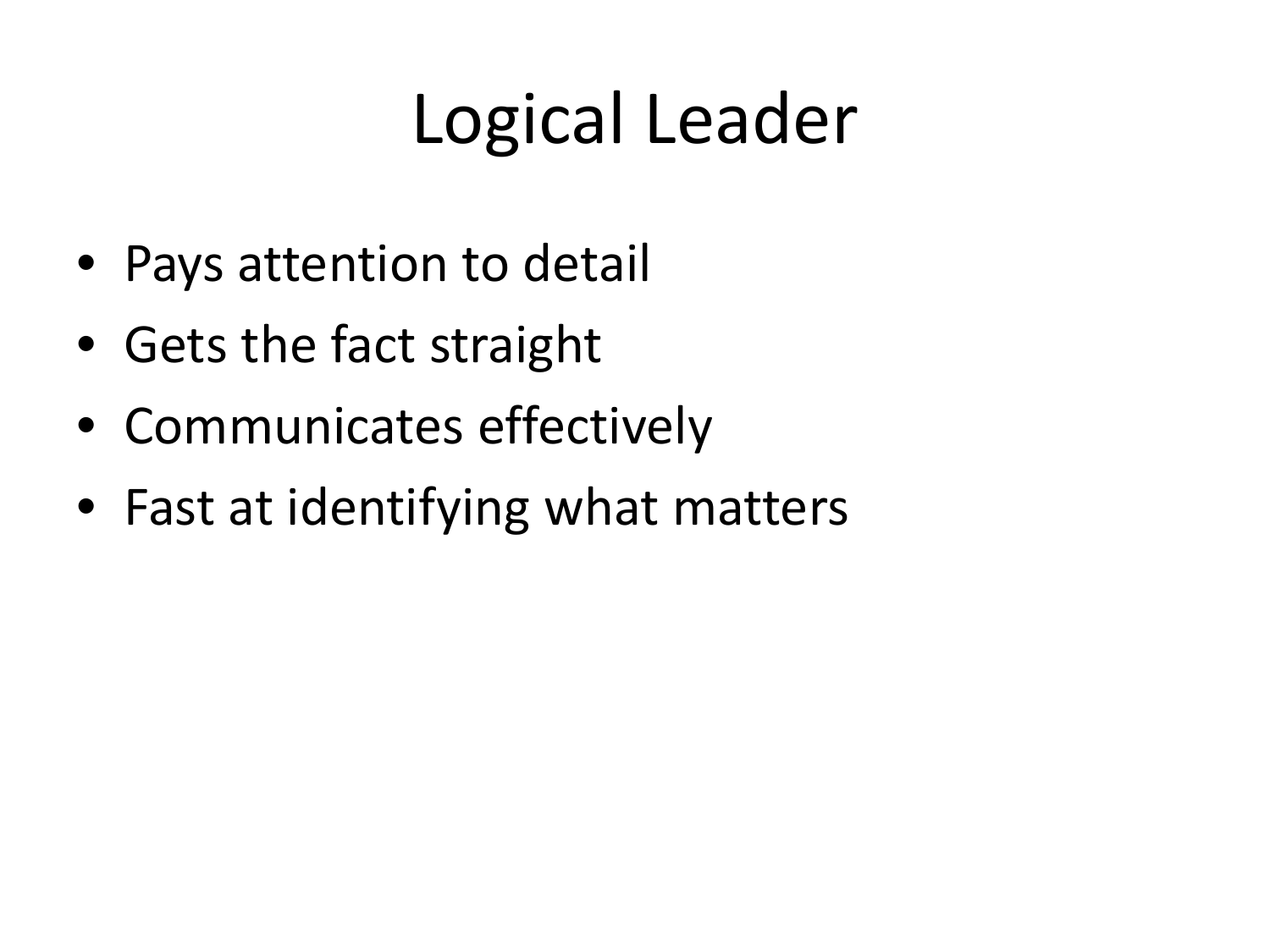### Empathetic Leader

- Relates to and is sensitive of others
- Listens and withholds judgment
- Can relate to the thoughts, emotions and experiences of others
- Coaches through obstacles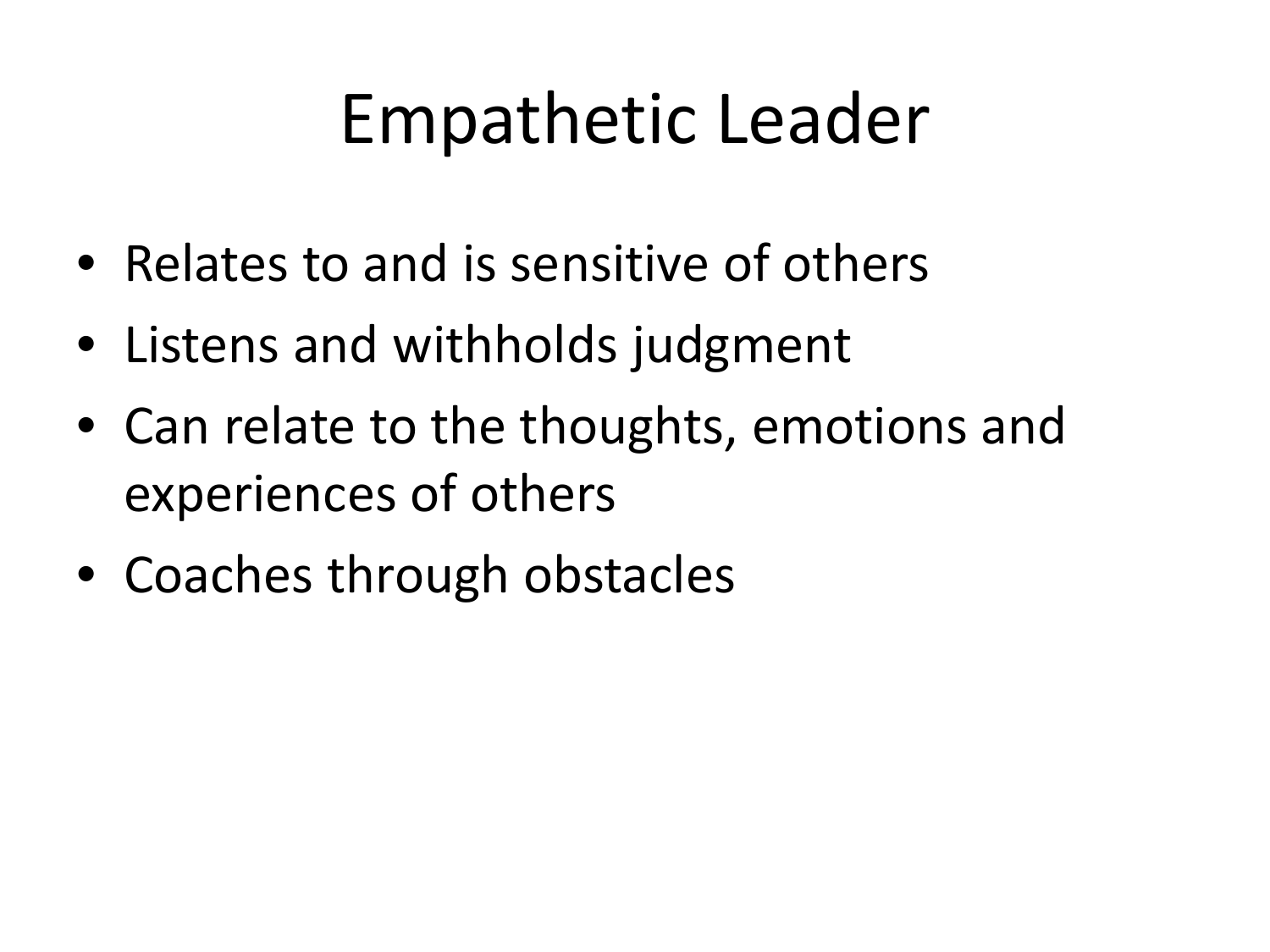### Accountable Leader

- Answers for the outcome of your decisions
- Don't blame others/ take responsibility
- Personal accountability
- Passes credit for the success of their team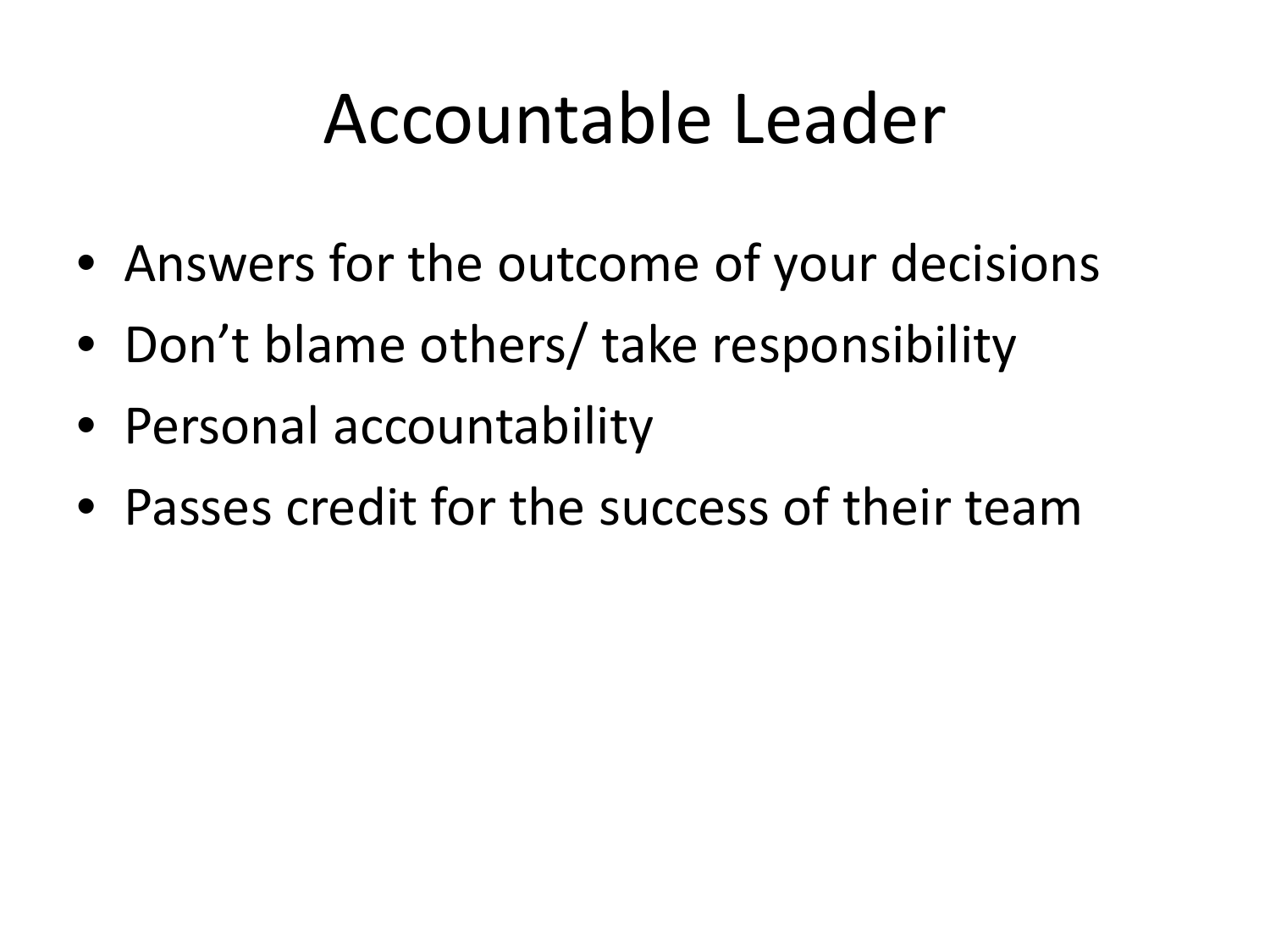# Diligent Leadership

- Persevere in creativity
- Compassionate
- Excellent planner (plan your work & work your plan
- Always be faithful in everyday tasks